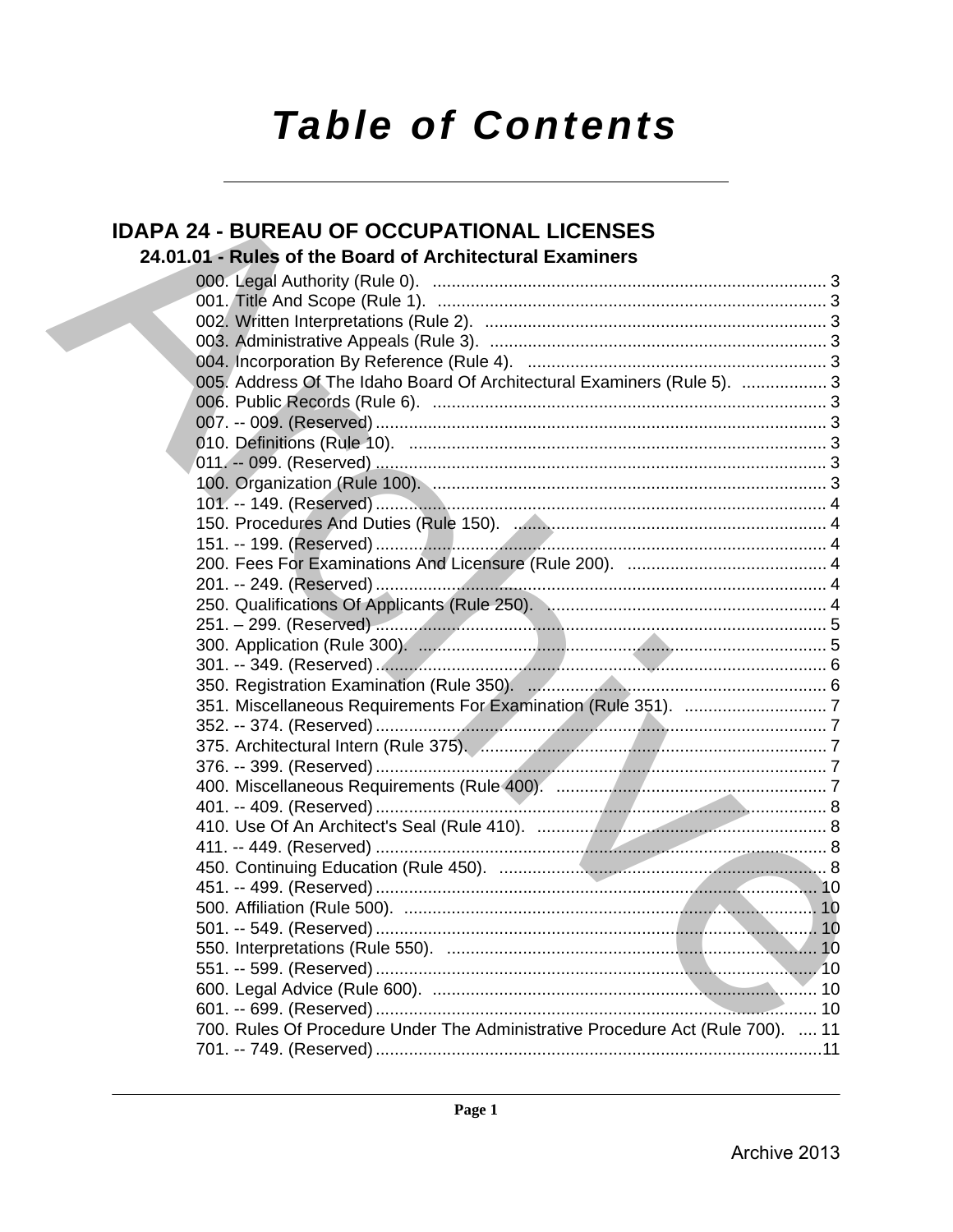### *Table of Contents (cont'd)*

| 751. Costs And Fees In Disciplinary Proceeding (Rule 751).  11 |
|----------------------------------------------------------------|
|                                                                |
|                                                                |
|                                                                |
|                                                                |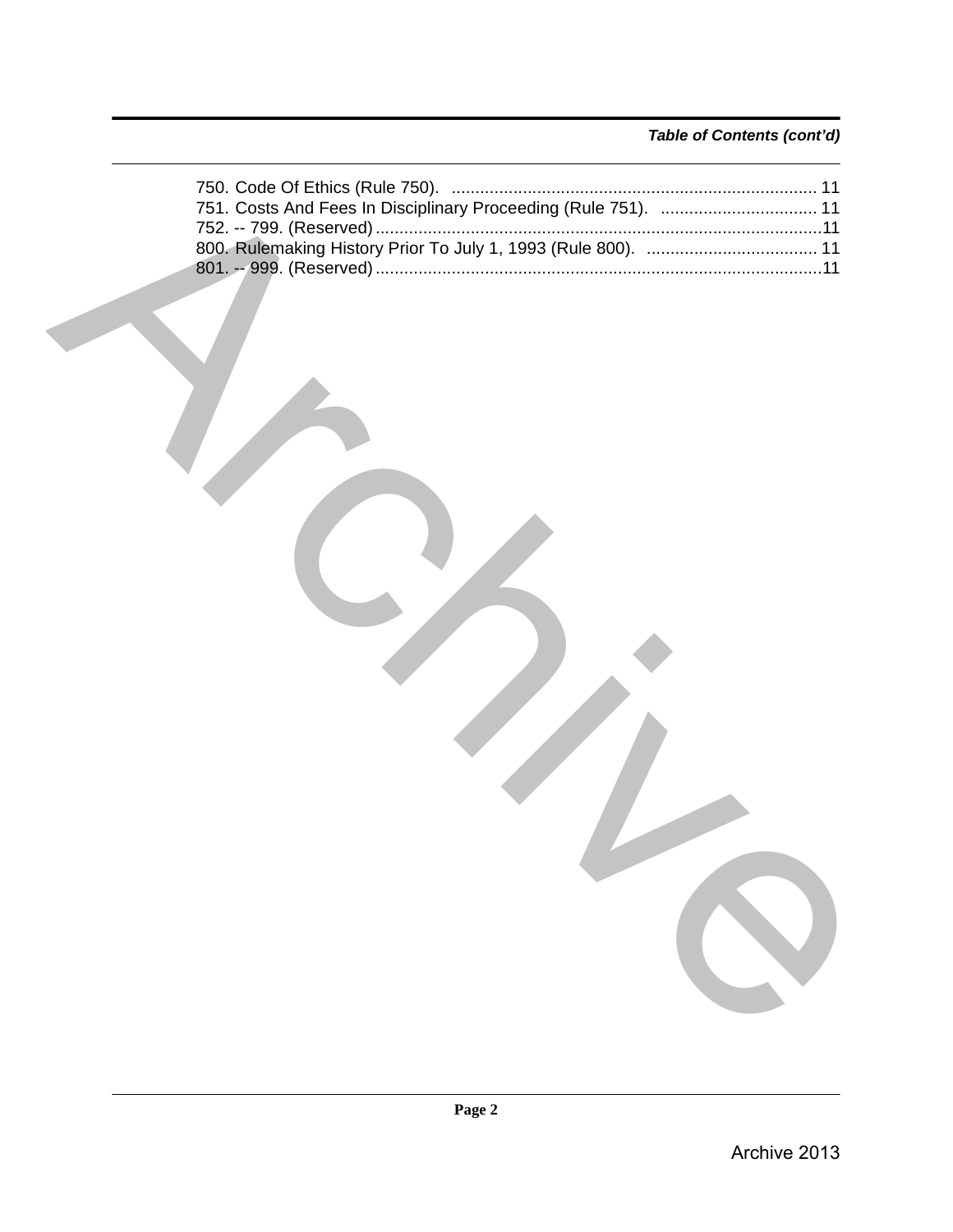#### **IDAPA 24 TITLE 01 CHAPTER 01**

## **IDAPA 24 - BUREAU OF OCCUPATIONAL LICENSES**

### **24.01.01 - RULES OF THE BOARD OF ARCHITECTURAL EXAMINERS**

#### <span id="page-2-2"></span><span id="page-2-1"></span>**000. LEGAL AUTHORITY (RULE 0).**

These rules are hereby prescribed and established pursuant to the authority vested in the Board of Architectural Examiners by the provisions of Section 54-312, Idaho Code. (7-1-93) Examiners by the provisions of Section 54-312, Idaho Code.

#### <span id="page-2-3"></span>**001. TITLE AND SCOPE (RULE 1).**

These rules shall be cited as IDAPA 24.01.01, "Rules of the Board of Architectural Examiners." (7-1-93)

#### <span id="page-2-4"></span>**002. WRITTEN INTERPRETATIONS (RULE 2).**

The board may have written statements that pertain to the interpretation of the rules of this chapter. Such interpretations, if any, are available for public inspection and copying at cost in the main office of the Bureau of Occupational Licenses.

#### <span id="page-2-5"></span>**003. ADMINISTRATIVE APPEALS (RULE 3).**

Administrative appeals shall be governed by the Administrative Procedure Act, Title 67, Chapter 52, Idaho Code.

(3-15-02)

### <span id="page-2-6"></span>**004. INCORPORATION BY REFERENCE (RULE 4).**

<span id="page-2-0"></span>The document titled 2011 -2012 NCARB Handbook for Interns and Architects, dated July 2011, referenced in Subsection 250.01, is herein incorporated by reference. The document titled NCARB Rules of Conduct as published by the National Council of Architectural Registration Boards, Dated July 2011, referenced in Section 750, is hereby incorporated by reference. All documents incorporated by reference can be obtained at the office of the Bureau and on the Board web site. **IDAPA 24 - BUREAU OF OCCUPATIONAL LICENSES**<br>
24.01.01 - RULES OF THE BOARD OF ARCHITECTURAL EXAMINERS<br>
24.01.01 - RULES OF THE BOARD OF ARCHITECTURAL EXAMINERS<br>
100. THE CAL AUTHORITY (RULE 0).<br>
The Same as 1980 provided

#### <span id="page-2-7"></span>**005. ADDRESS OF THE IDAHO BOARD OF ARCHITECTURAL EXAMINERS (RULE 5).**

The office of the Board of Architectural Examiners is located within the Bureau of Occupational Licenses, 700 W. State Street, Boise, Idaho 83702. The Bureau is open between the hours of 8:00 a.m. and 5:00 p.m. each day except Saturdays, Sundays and holidays. The phone number of the Board is (208) 334-3233. The Board's fax number is (208) 334-3945. The Board's e-mail address is arc@ibol.idaho.gov. The Board's official website is http:// www.ibol.idaho.gov.

#### <span id="page-2-8"></span>**006. PUBLIC RECORDS (RULE 6).**

The records associated with the Board of Architectural Examiners are subject to the provisions of the Idaho Public Records Act, Title 9, Chapter 3, Idaho Code. (3-15-02) Records Act, Title 9, Chapter 3, Idaho Code.

<span id="page-2-9"></span>**007. -- 009. (RESERVED)**

#### <span id="page-2-10"></span>**010. DEFINITIONS (RULE 10).**

<span id="page-2-15"></span><span id="page-2-14"></span><span id="page-2-13"></span>**01. Board**. The Board of Architectural Examiners as prescribed in Section 54-312, Idaho Code. (7-1-93)

**02.** Bureau. The Bureau of Occupational Licenses as prescribed in Sections 54-605 and 67-2602, Idaho Code. (3-15-02) Idaho Code. (3-15-02)

#### <span id="page-2-11"></span>**011. -- 099. (RESERVED)**

#### <span id="page-2-12"></span>**100. ORGANIZATION (RULE 100).**

<span id="page-2-17"></span><span id="page-2-16"></span>**01.** Organization of the Board. At the last meeting of each year, the Board shall organize and elect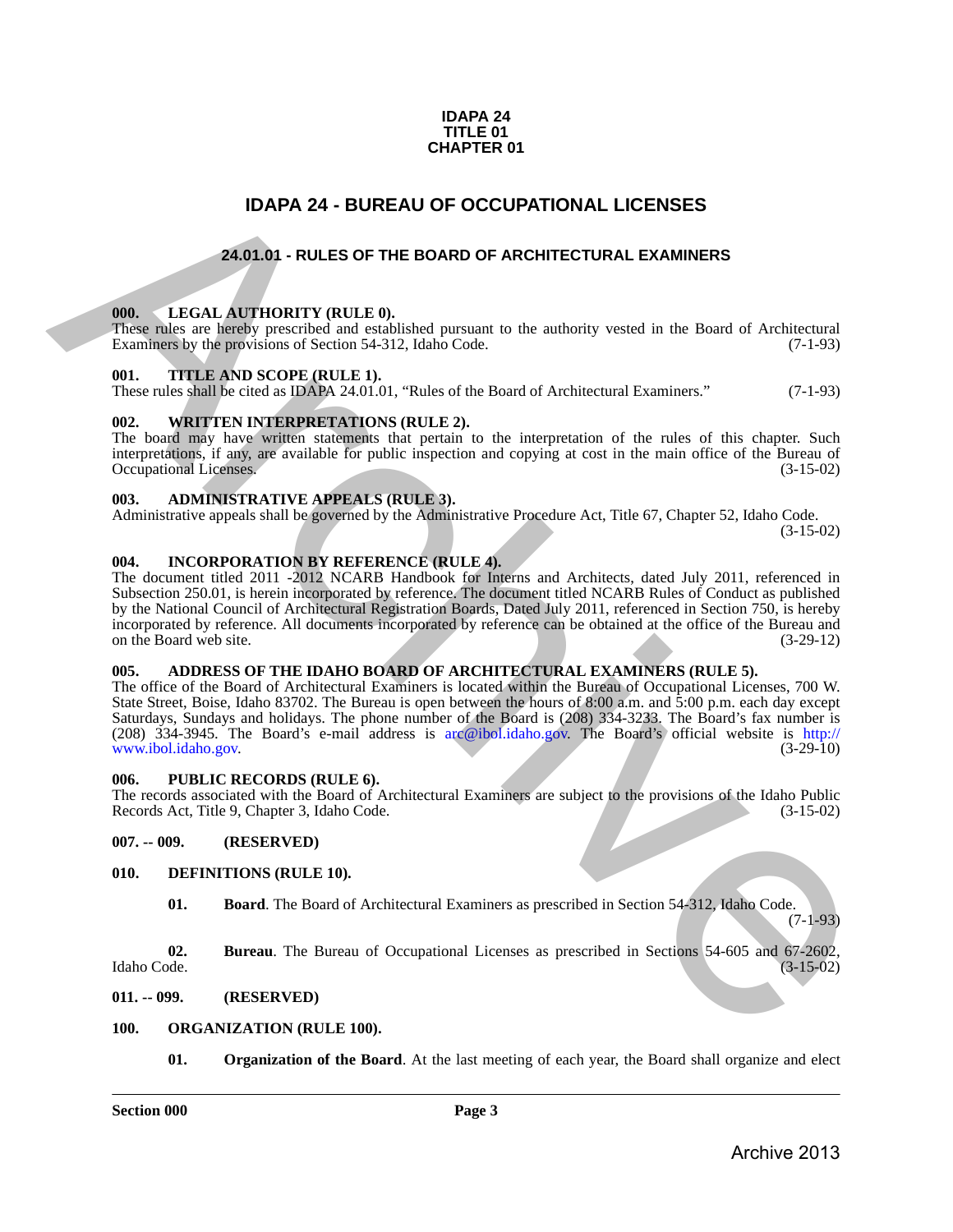# *IDAHO ADMINISTRATIVE CODE IDAPA 24.01.01 - Rules of the Bureau of Occupational Licenses*

from its members a Chairman and Vice Chairman, who shall assume the duties of their respective offices immediately<br>(3-15-02) (3-15-02) upon such selection.

#### <span id="page-3-12"></span>**02. Board Members and Duties**. (7-1-93)

**a.** Chairman. The Chairman shall be a voting member of the Board, and when present preside at all meetings, appoint with the consent of the Board, all committees, and shall otherwise perform all duties pertaining to the office of Chairman. The Chairman shall be an ex-officio member of all committees. (7-1-93)

Vice Chairman. The Vice Chairman shall, in the absence or incapacity of the Chairman exercise the sall the powers of the Chairman. duties and possess all the powers of the Chairman.

**c.** Bureau Chief. The Chief of the Bureau of Occupational Licenses shall act as an agent of the Board and shall be the official keeper of all records of the Board. The Bureau shall provide such services as may be authorized by Section 26, Title 67, Idaho Code, and as defined under contract between the Bureau and the Board.

(3-15-02)

#### <span id="page-3-0"></span>**101. -- 149. (RESERVED)**

#### <span id="page-3-14"></span><span id="page-3-13"></span><span id="page-3-1"></span>**150. PROCEDURES AND DUTIES (RULE 150).**

**01. Meetings**. The Board shall meet at least four (4) times annually at such times and places as designated by the Board or the Chairman of the Board. Special meetings may be held at the call of the Chairman, and all members shall be notified in writing, thereof. (7-1-98) all members shall be notified in writing, thereof. form is considered. Characteristics and Detect Universe which is some the distinction (2-13)<br>
(2-13) Bond Members and Detects and Detects and Detects and Detects and Detects and Detects and Detects and Detects and Detects

<span id="page-3-15"></span>**02.** Voting. A quorum shall be four Board members. A majority vote of Board members present shall level the action of the Board as a whole. Any motion before the Board shall fail on a tie vote. (7-1-97) be considered the action of the Board as a whole. Any motion before the Board shall fail on a tie vote.

#### <span id="page-3-2"></span>**151. -- 199. (RESERVED)**

#### <span id="page-3-3"></span>**200. FEES FOR EXAMINATIONS AND LICENSURE (RULE 200).**

#### <span id="page-3-9"></span><span id="page-3-6"></span>**01.** Fees for Examination. (7-1-97)

**a.** Examination Fees. Examination fees will be as established by the National Council of Architectural con Boards (NCARB). (7-1-97) Registration Boards (NCARB).

**b.** Processing Fee. Applicants for licensing by examination must submit a twenty-five dollar (\$25) processing fee. (7-1-98)

<span id="page-3-8"></span><span id="page-3-7"></span>**02.** Annual Renewal Fee. Annual renewal fee - Seventy-five dollars (\$75). (7-1-93)

**03.** Endorsement Fee. Endorsement Fee - One hundred fifty dollars (\$150). (7-1-93)

<span id="page-3-11"></span><span id="page-3-10"></span>**04. Reinstatement Fees**. Reinstatement fees are as provided in Section 67-2614, Idaho Code. (7-1-98)

**05. Refund of Fees**. No refund of fees shall be made to any person who has paid such fees for application for examination, or reexamination, licensure, or reinstatement of license. (7-1-98)

#### <span id="page-3-4"></span>**201. -- 249. (RESERVED)**

#### <span id="page-3-16"></span><span id="page-3-5"></span>**250. QUALIFICATIONS OF APPLICANTS (RULE 250).**

<span id="page-3-17"></span>**01. ARE Applicants**. All applicants for the Architectural Registration Examination (ARE) shall possess the minimum qualifications required by the NCARB Handbook for Interns and Architects, where such handbook does not conflict with Idaho law. All applicants for the ARE must have started or completed the Intern<br>Development Program (IDP) requirements. (4-7-11) Development Program (IDP) requirements.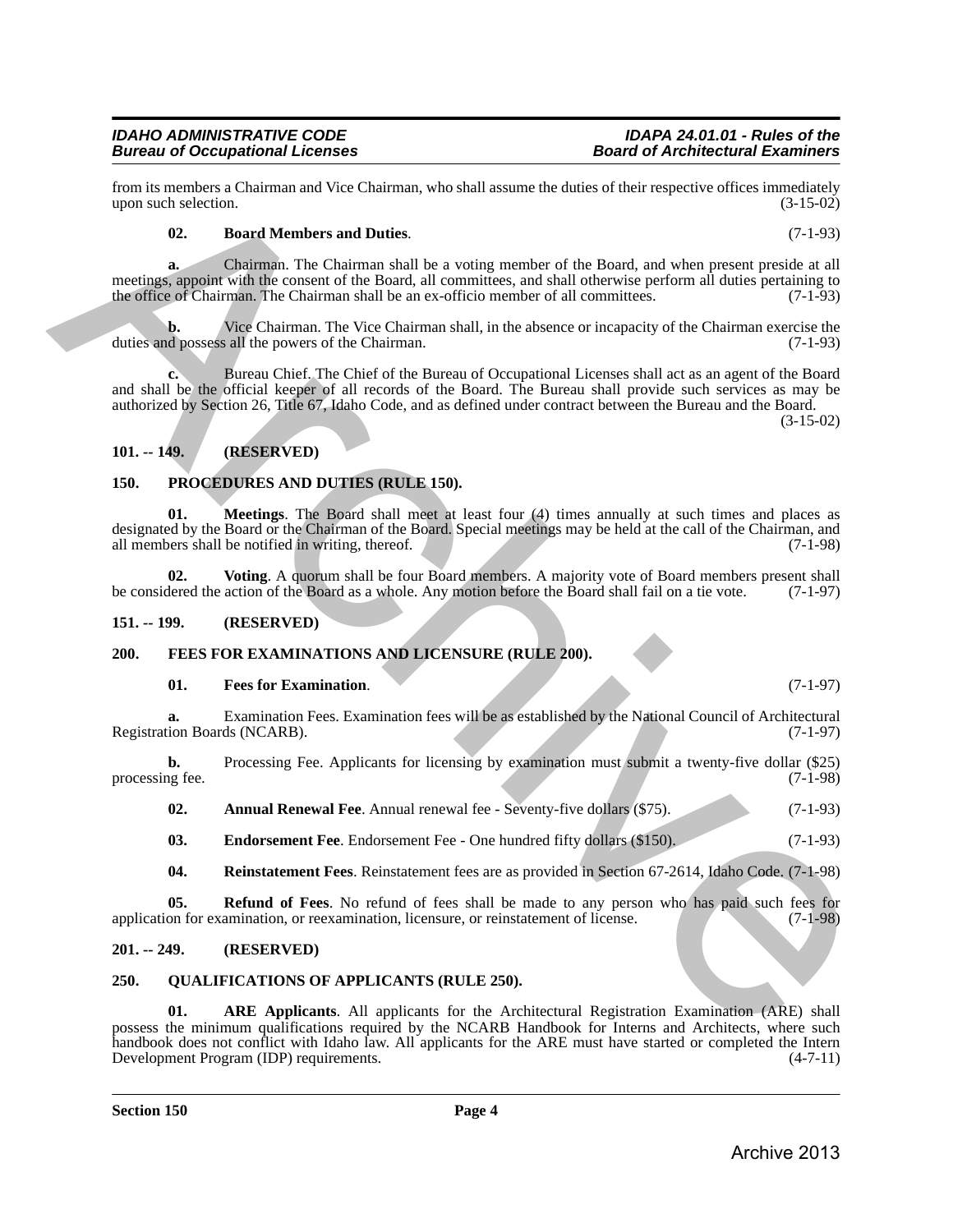# <span id="page-4-5"></span>*IDAHO ADMINISTRATIVE CODE IDAPA 24.01.01 - Rules of the*

**02. Experience in Lieu of Degree Applicants**. The Board may allow an applicant without an architecture degree to sit for the architecture examination upon determining that such applicant has attained the knowledge and skill approximating that attained by graduation from an accredited architecture curriculum including the submission of a record of eight (8) years or more of experience in architecture work of a character deemed satisfactory by the Board. Said experience shall be in addition to that necessary for completion of the Intern Development Program (IDP) requirements. Two (2) years of eight (8) or more years of experience may be accepted if determined that such experience is directly related to architecture under the direct supervision of a registered engineer (practicing as a structural, civil, mechanical or electrical engineer in the field of building construction) or a registered landscape architect. At least six (6) years of such experience must be obtained while working under the direct supervision of a licensed architect. A person is qualified for the examination once they have met the experience requirement and started the Intern Development Program (IDP). (4-7-11) requirement and started the Intern Development Program (IDP). architecture in Lieu of Depress in the same of Applicants. The Boxel may allow an applicant without an<br>Exception and approximate the control of production from the acceleroids of a<br>chiracometric production and the same of

<span id="page-4-0"></span>**251. – 299. (RESERVED)**

#### <span id="page-4-1"></span>**300. APPLICATION (RULE 300).**

#### <span id="page-4-4"></span><span id="page-4-2"></span>**01. Licensure by Examination**. (7-1-93)

**a.** Application for licensure by examination shall be made on the uniform application form adopted by d and furnished to the applicant by the Bureau. (4-7-11) the Board and furnished to the applicant by the Bureau.

**b.** Applicants shall furnish all information required by the uniform application form and shall include wing: (3-15-02) the following:

i. Certified transcript of all subjects and grades received for all college courses taken. (7-1-93)

ii. If graduated from a college or university, furnish certification of graduation and a certified transcript of all work completed.

iii. Furnish statement or statements, of all actual architectural or other applicable experience signed by the person under whose supervision the work was performed, giving kind and type of work done, together with dates of employment. (7-1-93)

iv. A recent passport photograph taken within the previous year for identification purposes. (3-30-01)

v. In addition to the above required information, an applicant having credits or a degree or degrees from any college or university shall furnish the Board a certified statement from each above institution stating by what accrediting group, if any, such credits or degree or degrees are accredited. (7-1-93) (7-1-93)

**c.** Application shall not be reviewed by the Board until all required information is furnished and the required fee is paid. (3-15-02)

**d.** To be considered by the Board, properly completed applications must be received by the Bureau at ty (30) days prior to the first day of the month in which the Board will meet.  $(3-15-02)$ least thirty (30) days prior to the first day of the month in which the Board will meet.

#### <span id="page-4-3"></span>**02. Licensure by Endorsement -- Blue Cover**. (7-1-97)

**a.** General requirements. Application shall be accompanied by a current blue cover dossier compiled by the NCARB certifying that the applicant has satisfactorily passed the standard NCARB examinations, or NCARB authorized equivalent and shall include letters, transcripts, and other documents substantiating all statements relative to education and experience made in said application as required by the Board. (7-1-97)

**b.** Seismic knowledge requirements for endorsement applicants. Each applicant for license under endorsement to practice architecture in the state of Idaho shall submit evidence of his skill and knowledge in seismic design and such evidence shall be submitted and signed by the applicants acknowledged before a notary public, and shall contain one of the following statements: (7-1-97) shall contain one of the following statements: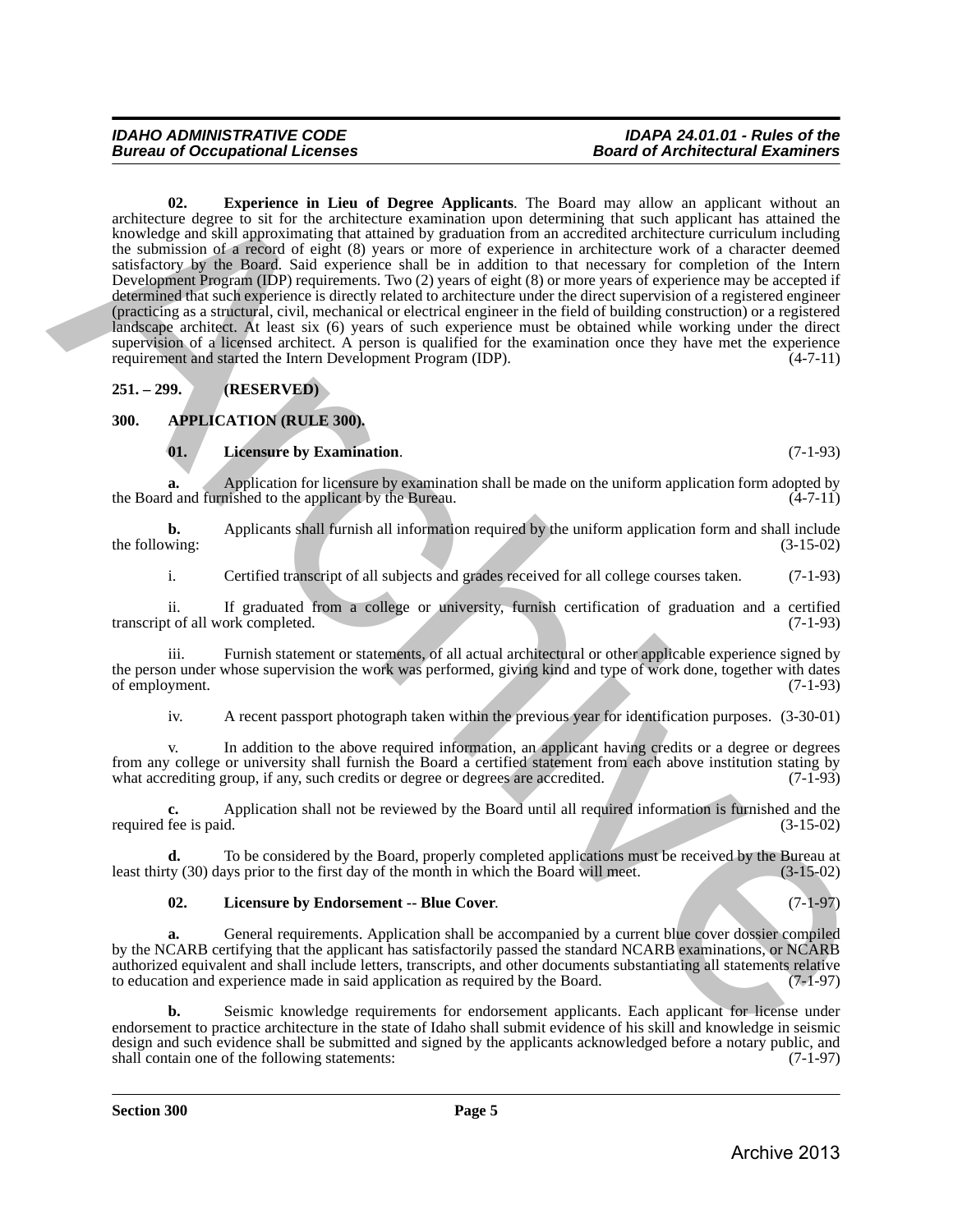i. "I have passed the examinations in Building Construction and Structural Design of the Western Conference of State Architectural Registration Boards in June 1963 or since and/or the NCARB in 1965 or since." (7-1-97)

ii. "I am registered in the State of \_\_\_\_\_\_\_\_\_\_\_in 20\_\_\_, where competence in seismic was a requirement for registration since  $\frac{1}{2}$ , 20 $\frac{1}{2}$ .  $\frac{1}{2}$  (7-1-93)

iii. Certification of the successful completion of the seismic seminar approved by the National Conference of Architectural Registration Boards. (7-1-93)

All applicants shall attach to their statement a certification from the State architectural registration d state attesting the adequacy of the cited seismic examination. (7-1-93) agency of the cited state attesting the adequacy of the cited seismic examination.

#### <span id="page-5-2"></span>**03. Licensure by Endorsement -- Equivalency**. (7-1-97)

**a.** Application shall be made on the uniform application form adopted by the Board and furnished to cant by the Bureau. (3-15-02) the applicant by the Bureau.

**b.** Applicant shall comply with all requirements set forth in Subsections 300.01, 300.02.b.i., <br>ii., 300.02.b.iii., and 300.02.c. 300.02.b.ii., 300.02.b.iii., and 300.02.c.

**c.** Applicant shall provide proof of holding a current and valid license issued by another state, a cauthority recognized by the Board. (7-1-97) licensing authority recognized by the Board.

**d.** Applicant shall provide proof of satisfactorily passing the NCARB examinations or NCARB ed equivalent examination, as determined by the Board. (7-1-97) authorized equivalent examination, as determined by the Board.

#### <span id="page-5-0"></span>**301. -- 349. (RESERVED)**

#### <span id="page-5-3"></span><span id="page-5-1"></span>**350. REGISTRATION EXAMINATION (RULE 350).**

<span id="page-5-7"></span>The Board, having found that the content and methodology of the ARE prepared by NCARB is the most practicable and effective examination to test an applicant's qualifications for registration, adopts the ARE as the single, written and/or electronic examination for registration of architects in this state, and further adopts the following rules with respect thereto: (7-1-97) respect thereto:

**01. When Taken**. The Board will cause the ARE, prepared by NCARB, to be administered to all applicants eligible, in accordance with the requirements of the Board, by their training and education to be examined for registration on dates scheduled by the NCARB. The Board shall cause repeat divisions of the ARE to be administered to qualified candidates on such dates as are scheduled by the NCARB. The ARE examination is a multiple part examination prepared by NCARB. Content of the examination in all of its sections is available from the Board or NCARB. (4-11-06) Continuous of Nata Archives and the examinations in Bulking Construction and Structural Region of the Western<br>
Structural line of the Structural line of the structure and the structure of the structure of the structure of

<span id="page-5-4"></span>**02. Grading**. The ARE shall be graded in accordance with the methods and procedures recommended by the NCARB. To achieve a passing grade on the ARE, an applicant must receive a passing grade in each division. Grades from the individual division may not be averaged. Applicants will have unlimited opportunities to retake division which they fail except as set forth in these rules. The Board shall accept passing grades of computer administered divisions of the ARE as satisfying the requirements for said division(s) when such examinations are administered as prescribed by the NCARB. (4-11-06) administered as prescribed by the NCARB.

<span id="page-5-5"></span>**03. Passing (ARE)**. To pass the ARE, an applicant must achieve a passing grade on each division. Effective July 1, 2006, and subject to certain conditions, a passing grade for any division of the ARE shall be valid for five (5) years, after which time the division must be retaken unless all divisions have been passed. The Board may allow a reasonable extension of such period in circumstances where completion of all divisions is prevented by a medical condition, active duty in military service, or other like causes. (4-11-06) medical condition, active duty in military service, or other like causes.

<span id="page-5-6"></span>**04. Transition**. The transitional rules are as follows: (4-11-06)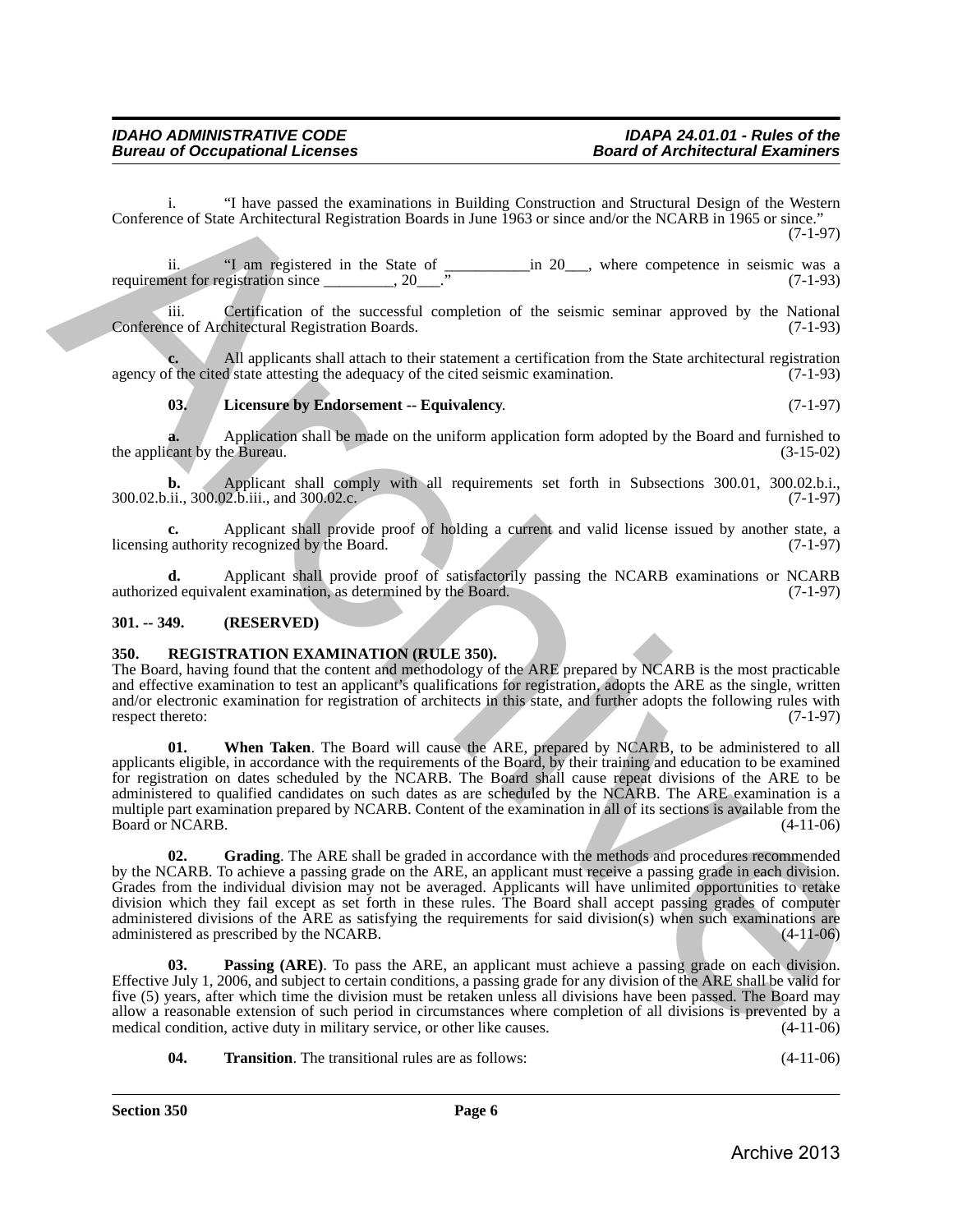**a.** For applicants who have passed all divisions of the ARE by July, 2006 regardless of the time taken, proposed the ARE.  $(4-11-06)$ will have passed the ARE.

**b.** For applicants who have passed one (1) or more but not all divisions of the ARE by July 1, 2006, such applicants will have five (5) years to pass all remaining divisions. A passing grade for any remaining division shall be valid for five (5) years, after which time the division must be retaken if the remaining divisions have not been passed. The five (5) year period shall commence after July 1, 2006, on the date when the first passed division is administered. (4-11-06) administered. (4-11-06) will have passed the relations who have proced all divisions of the ARE by Joby 2006 regardes of the tries than<br>
such applications who have passed one (1) or more lest not all divisions of the ARE by Joby 1, 2006,<br>
such a

**c.** For applicants who have passed no divisions of the ARE by July 1, 2006, such applicants shall be governed by the above five (5) year requirement. The five (5) year period shall commence on the date when the first passed division is administered. passed division is administered.

#### <span id="page-6-0"></span>**351. MISCELLANEOUS REQUIREMENTS FOR EXAMINATION (RULE 351).**

<span id="page-6-15"></span><span id="page-6-14"></span><span id="page-6-9"></span><span id="page-6-5"></span>**01. Personal Interviews**. Personal interviews may be administered at the option of the Board.(7-1-93)

#### <span id="page-6-1"></span>**352. -- 374. (RESERVED)**

#### <span id="page-6-2"></span>**375. ARCHITECTURAL INTERN (RULE 375).**

An individual may represent themselves as an architectural intern only under the following conditions: (3-15-02)

**01. Supervision**. Each architectural intern shall be employed by and work under the direct supervision of an Idaho licensed architect. (3-15-02)

**02. IDP Enrollment**. Each architectural intern shall be enrolled in the National Council of Architectural Registration Board's (NCARB) Intern Development Program (IDP) and shall maintain a record in good standing. (3-15-02)

<span id="page-6-8"></span><span id="page-6-6"></span>**03. Record**. Each architectural intern shall possess either: (3-15-02)

**a.** A record with the NCARB establishing that IDP training units are being earned in any of the IDP training settings A, B, C, D or E; or  $(3-15-02)$ 

<span id="page-6-7"></span>**b.** A record establishing completion of all IDP training regulations as specified by NCARB. (3-15-02)

**04. Prohibitions**. An architectural intern shall not sign or seal any architectural plan, specification, or other document. An architectural intern shall not engage in the practice of architecture except under the direct supervision of an Idaho licensed architect.

**05. Registration**. Each architectural intern shall register with the Board on forms provided by the Bureau of Occupational Licenses that shall include the names and addresses of their employer, IDP supervisor, and IDP mentor. (3-15-02) IDP mentor.  $(3-15-02)$ 

#### <span id="page-6-3"></span>**376. -- 399. (RESERVED)**

#### <span id="page-6-10"></span><span id="page-6-4"></span>**400. MISCELLANEOUS REQUIREMENTS (RULE 400).**

<span id="page-6-13"></span>**01. Practice of Architecture**. Idaho Law prohibits the practice of architecture by any unlicensed r firm for any reason. (7-1-93) person or firm for any reason.

<span id="page-6-11"></span>**02. Corporations**. Corporations organized to do general business in the state of Idaho may not practice ure in the state of Idaho. (7-1-93) architecture in the state of Idaho.

<span id="page-6-12"></span>**Firm Names**. Firm names incorporating the use of names of unlicensed individuals are considered tion 54-310, Idaho Code. (7-1-93) in violation of Section 54-310, Idaho Code.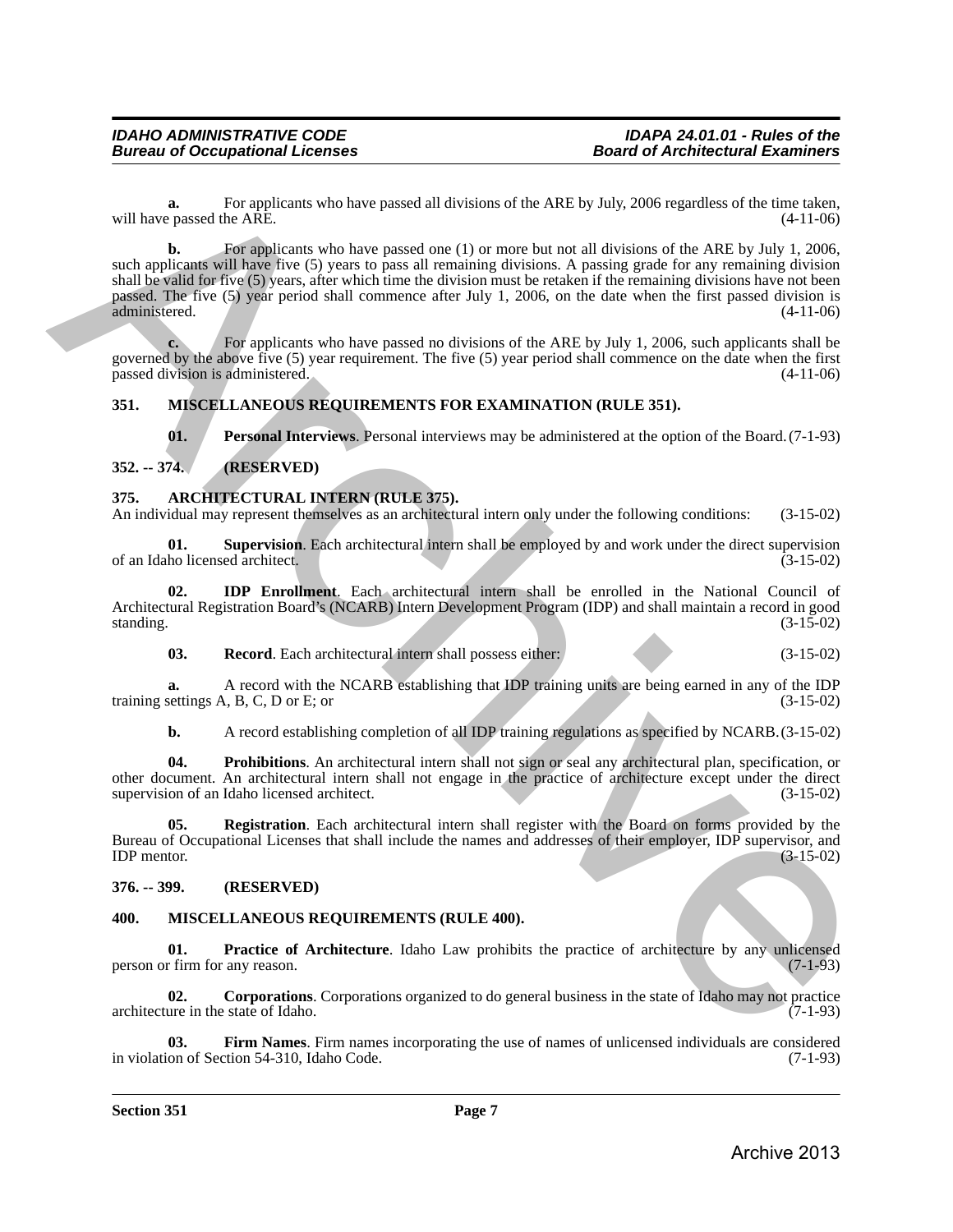#### <span id="page-7-0"></span>**401. -- 409. (RESERVED)**

#### <span id="page-7-7"></span><span id="page-7-1"></span>**410. USE OF AN ARCHITECT'S SEAL (RULE 410).**

An architect's seal shall be placed on all technical submissions prepared personally by the architect or prepared by his staff under the architect's direction and personal supervision. An architect shall only seal those documents prepared by another licensed professional where the architect has both control over and detailed professional knowledge of the work or matters contained in said document. Nothing in this rule shall limit an architect's responsibility to the owner for the work of other licensed professionals to the extent established by contract between the owner and architect.  $(4-5-00)$ 

<span id="page-7-2"></span>**411. -- 449. (RESERVED)**

#### <span id="page-7-4"></span><span id="page-7-3"></span>**450. CONTINUING EDUCATION (RULE 450).**

In order to protect the public health and safety and promote the public welfare, the Board has adopted the following rules for continuing education. (3-20-04) rules for continuing education.

<span id="page-7-6"></span>**01. Continuing Education Requirement**. Each Idaho licensed architect must successfully complete a minimum of eight (8) hours of continuing education in architectural health, safety and welfare annually for license renewal. Effective January 1, 2014, and for each year thereafter, each Idaho licensed architect must successfully complete a minimum of twelve (12) hours of continuing education in architectural health, safety and welfare in the calendar vear prior to license renewal. (3-29-12) calendar year prior to license renewal.

**a.** Each licensee shall submit to the Board a license renewal application form, together with the required fees, certifying by signed affidavit that compliance with the annual CE requirements have been met during the previous twelve (12) months. Effective January 1, 2014, and for each year thereafter, each licensee shall submit to the Board a license renewal application form, together with the required fees, certifying by signed affidavit that compliance with the annual CE requirements have been met during the previous calendar year. The Board may conduct such continuing education audits and require verification of attendance as deemed necessary to ensure<br>compliance with the CE requirements. (3-29-12) compliance with the CE requirements. 40. ... 499. (RESERVEN)<br>
146. ... (RESERVEN)<br>
146. The CE OF AN ARCHIVE CTS SEAL RULE 410.<br>
146. SE OF AN ARCHIVE CONSUL AND ARCHIVE ARCHIVE CONSULTION (SURVEY) THE MAIN CONSULTION (SURVEY) THE CONSULTION OF THE CONSULTIO

**b.** A licensee shall be considered to have satisfied their CE requirements for the first renewal of their initial license. Licensees who have failed to meet the annual continuing education requirement may petition the Board for additional time to complete their continuing education requirements. (3-20-04)

**c.** Prior to reinstatement of a license lapsed, canceled or otherwise non-renewed for less than five (5) years, the applicant shall provide proof of attendance consisting of eight (8) hours of continuing education for each year the license was lapsed. Effective January 1, 2014, prior to reinstatement of a license lapsed, canceled or otherwise non-renewed for less than five (5) years, the applicant shall provide proof of attendance consisting of twelve (12) hours of continuing education for each year the license was lapsed. A license lapsed, canceled or otherwise not renewed for more than five (5) years may be reinstated in accordance with Section 67-2614, Idaho Code. (3-29-12)

**d.** A licensee may carryover a maximum of six (6) hours of continuing education to meet the next ntinuing education requirement. (3-29-12) year's continuing education requirement.

**e.** One (1) continuing education hour shall be equal to one (1) learning unit, as determined by the American Institute of Architects, or one (1) clock hour of education, as determined by the Board. (3-20-04)

<span id="page-7-5"></span>**02. Architectural Health, Safety and Welfare Requirement**. To qualify for continuing education, a course must involve architectural health, safety and welfare, which generally relates to the structural integrity or unimpairedness of a building or building sites and includes the following subject areas: (3-20-04)

**a.** Legal, which includes laws, codes, zoning, regulations, standards, life safety, accessibility, ethics, eto protect owners and public. (3-29-12) insurance to protect owners and public.

**b.** Building systems, which includes structural, mechanical, electrical, plumbing, communications,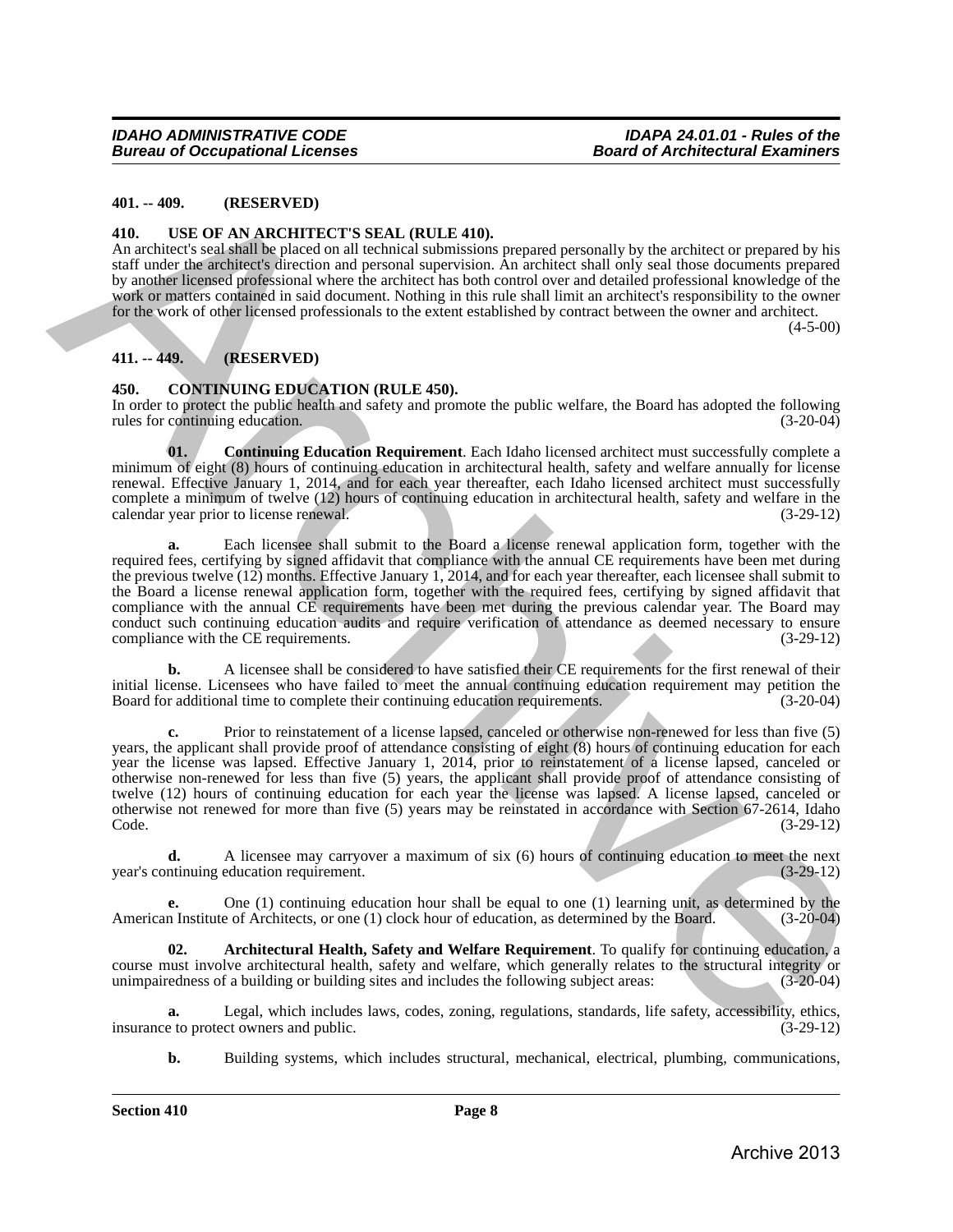#### *IDAHO ADMINISTRATIVE CODE IDAPA 24.01.01 - Rules of the Bureau of Occupational Licenses*

security, and fire protection. (3-29-12) **c.** Environmental, which includes energy efficiency, sustainability, natural resources, natural hazards, is materials, weatherproofing, and insulation. (3-29-12) hazardous materials, weatherproofing, and insulation. **d.** Occupant comfort, which includes air quality, lighting, acoustics, ergonomics. (3-29-12) **e.** Materials and methods, which includes construction systems, products, finishes, furnishings, and the (3-29-12) equipment. (3-29-12) **f.** Preservation, which includes historical, reuse, and adaptation. (3-29-12) **g.** Pre-Design, which includes land use analysis, programming, site selection, site and soils analysis, and surveying. **h.** Design, which includes urban planning, master planning, building design, site design, interiors, d security measures. (3-29-12) safety and security measures. **i.** Construction documents, which includes drawings, specifications, and delivery methods. (3-29-12) **j.** Construction contract administration, which includes contracts, bidding, contract negotiations. (3-29-12) **03. Approved Credit**. Continuing education courses must be in the subject of architectural health, d welfare and be presented by: (3-20-04) safety and welfare and be presented by: **a.** Providers approved by the National Architectural Accreditation Board (NAAB) schools of ure; or (3-20-04) architecture; or **b.** Providers approved by the National Council of Architect Registration Board (NCARB); or (3-20-04) **c.** Providers approved by the American Institute of Architects (AIA); or (3-20-04) **d.** Providers as otherwise approved by the Board. All requests for approval or pre-approval of continuing education credits must be made to the Board in writing and must be accompanied by a statement that includes the name of the instructor or instructors, his or her qualifications, the date, time and location of the course, the specific agenda for the course, the number of continuing education hours requested, and a statement of how the course is believed to be in the nature of architectural health, safety and welfare. (3-20-04) **04. Verification of Attendance**. It shall be necessary for each licensee to maintain verification of attendance by securing authorized signatures or other documentation from the course instructors or sponsoring institution substantiating any and all hours attended by the licensee. This verification shall be maintained by the licensee for a period of five (5) years and provided to the Board upon request of the Board or its agent. security, and the presentation.<br>
In the measurable formula splittering and arbitrarily relations, containablely, mixral securities, relations,<br>  $\Delta$  because in the control of the control of the splittering energy of the s

<span id="page-8-2"></span>**05. Failure to Fulfill the Continuing Education Requirements**. The license will not be renewed for those licensees who fail to certify or otherwise provide acceptable documentation of meeting the CE requirements. Licensees who make a false attestation regarding compliance with the CE requirements shall be subject to disciplinary action by the Board. (3-20-04)

<span id="page-8-3"></span><span id="page-8-0"></span>licensee for a period of five (5) years and provided to the Board upon request of the Board or its agent.

<span id="page-8-1"></span>**06.** Exemptions. A licensed architect shall be deemed to have complied with the CE requirements if the licensee attests in the required affidavit that for not less than ten (10) months of the preceding one (1) year period<br>of licensure, the architect has met one (1) of the following criteria: (3-20-04) of licensure, the architect has met one  $(1)$  of the following criteria:

**a.** Has served honorably on active duty in the military service (exceeding ninety (90) consecutive (3-20-04) days). (3-20-04)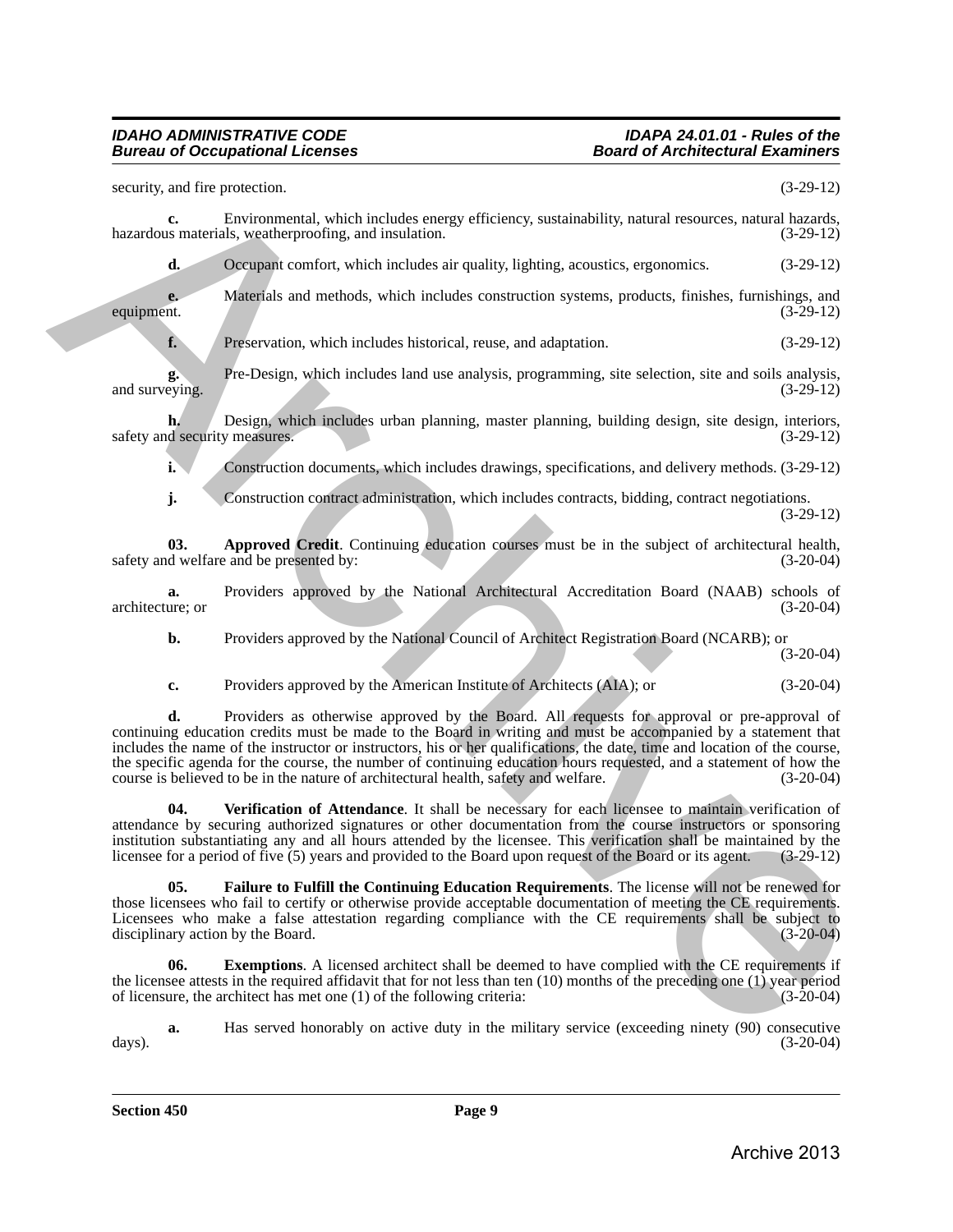**b.** Is a government employee working as an architect and assigned to duty outside the United States. (3-20-04)

**c.** Special Exemption. The Board shall have authority to make exceptions for reasons of individual hardship, including health (certified by a medical doctor) or other good cause. The architect must provide any information requested by the Board to assist in substantiating hardship cases. This exemption is granted at the sole discretion of the Board.

#### <span id="page-9-0"></span>**451. -- 499. (RESERVED)**

#### <span id="page-9-7"></span><span id="page-9-1"></span>**500. AFFILIATION (RULE 500).**

<span id="page-9-9"></span><span id="page-9-8"></span>**01. Board Is an Active Member of the Western Conference of the Architectural Registration Boards**. This Board by approved resolution and payment of the proper fees by the proper authority is an active member of the Western Conference of the Architectural Registration Boards. The Board shall designate one or more delegates from the Board to attend the annual meeting of the Western Conference and approve payment of the expenses of the delegate or delegates by the state of Idaho in accordance with the law. (7-1-93) expenses of the delegate or delegates by the state of Idaho in accordance with the law.

**02. Administration of Construction Contracts**. Under Section 54-309, paragraph 1-c, "Practice of Architecture," Section 54-305, paragraph 1-f, Grounds for Discipline, the words "Administration of Construction Contracts," in accordance with current knowledge and usage in the profession means "Administration of the Contract" as defined in the relevant Contract for Construction or Owner-Architect Agreement as published by the American Institute of Architects. **16.** Its a general environg so an archive and interest in data point in the second of a field in the second of the based of a field in the second of the based of a field in the second of the second of the second of the s

#### <span id="page-9-2"></span>**501. -- 549. (RESERVED)**

#### <span id="page-9-10"></span><span id="page-9-3"></span>**550. INTERPRETATIONS (RULE 550).**

The following interpretation of laws relating to architecture in Idaho Code are hereby made by the Board. (7-1-93)

<span id="page-9-12"></span>**01. Reference to Building**. Under Section 54-309, reference to any building wherein the safeguarding of life, health, and property is concerned means any building which public or private sector of population may use or any building into which the public or private sector of the population is invited either as spectators, visitor, student, guest, or employee, or any building where the private or public sector of the population conducts business. (7-1-93)

**02. Administration of Construction Contracts**. Under Section 54-309, paragraph 1-c, "Practice of Architecture," Section 54-305, paragraph 1-f, Grounds for Discipline, the words "Administration of Construction Contracts," in accordance with current knowledge and usage in the profession means "Administration of the Contract" as defined in the relevant Contract for Construction or Owner-Architect Agreement as published by the American Institute of Architects. (4-5-00)

<span id="page-9-11"></span>**03. Professional Standards**. Under Section 54-305, an architect shall be completely objective and truthful in all professional reports, statements, or testimony and shall include therein all relevant and pertinent information known to him. (7-1-93)

**04. Direct Supervision**. Direct supervision is that degree of supervision by a licensed architect overseeing the work of another whereby the architect has both control over, and detailed professional knowledge of, the work prepared under his or her supervision. The primary contract or agreement for the project must be between the architect of record and the entity for which architectural services are provided, not between the person being supervised and the entity for which the services are provided. (7-1-98) supervised and the entity for which the services are provided.

#### <span id="page-9-4"></span>**551. -- 599. (RESERVED)**

#### <span id="page-9-13"></span><span id="page-9-5"></span>**600. LEGAL ADVICE (RULE 600).**

All legal advice shall be furnished the Board by the Office of the Attorney General of the State of Idaho or such legal advice may be furnished by private legal counsel with the approval of the Board. (7-1-93) advice may be furnished by private legal counsel with the approval of the Board.

#### <span id="page-9-6"></span>**601. -- 699. (RESERVED)**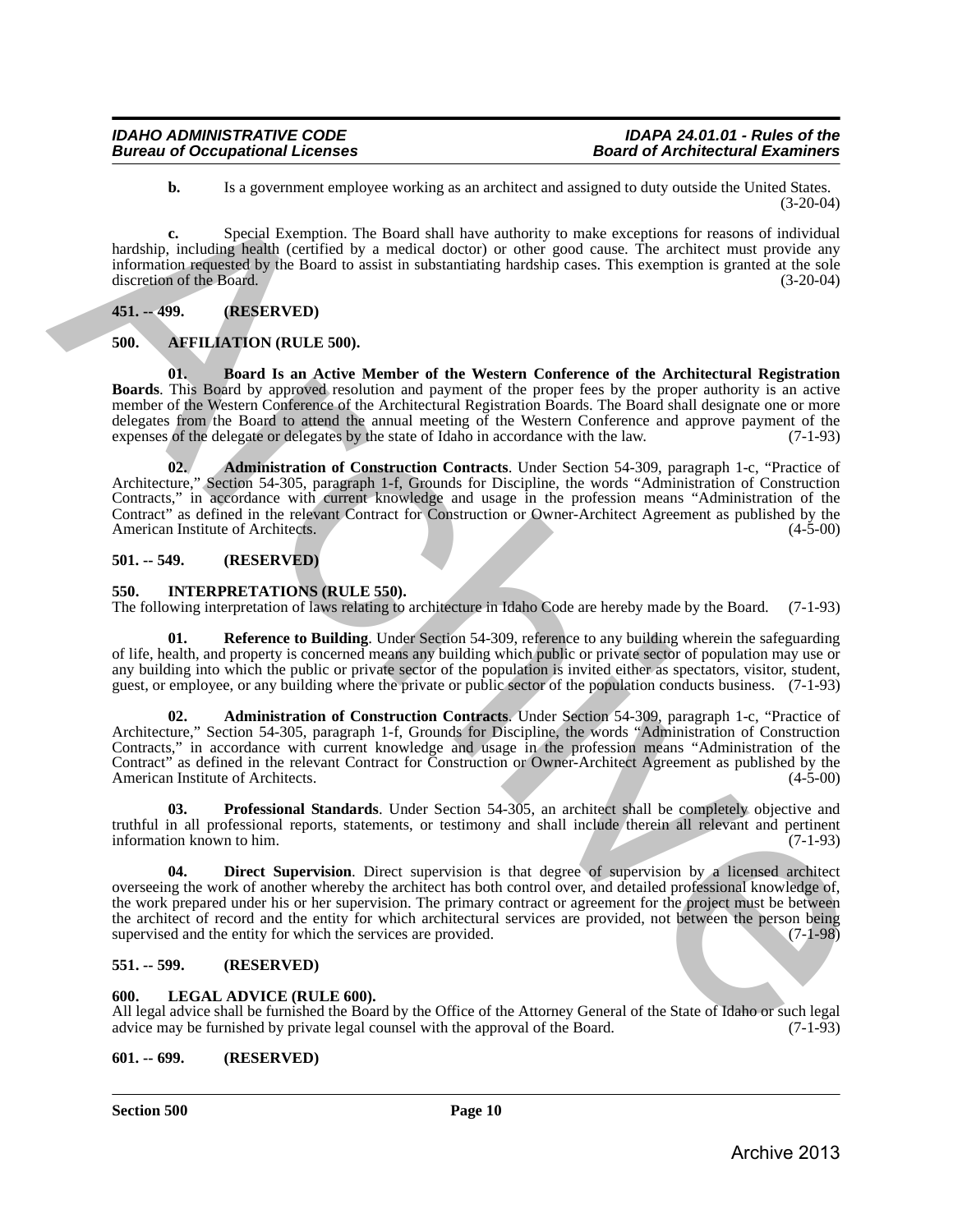#### <span id="page-10-0"></span>**700. RULES OF PROCEDURE UNDER THE ADMINISTRATIVE PROCEDURE ACT (RULE 700).**

All procedures available under the Board of Architects shall be those adopted by the Bureau of Occupational Licenses. (7-1-93) Licenses. (7-1-93)

#### <span id="page-10-1"></span>**701. -- 749. (RESERVED)**

#### <span id="page-10-7"></span><span id="page-10-2"></span>**750. CODE OF ETHICS (RULE 750).**

<span id="page-10-8"></span>**01. Rules of Conduct**. The NCARB Rules of Conduct are hereby adopted as the Code of Ethics for all ensed architects. (3-15-02) Idaho licensed architects.

<span id="page-10-9"></span>**02. Violation of the Code of Ethics**. The Board will take action against a licensee under Section 54- 305 (h), Idaho Code, who is found in violation of the Code of Ethics.

#### <span id="page-10-10"></span><span id="page-10-3"></span>**751. COSTS AND FEES IN DISCIPLINARY PROCEEDING (RULE 751).**

The Board may order a licensed architect to pay the costs and fees incurred by the Board in the investigation or prosecution of the licensee for violation of Section 54-305(1)(a)(i), Idaho Code.  $(3-18-99)$ prosecution of the licensee for violation of Section 54-305(1)(a)(i), Idaho Code.

#### <span id="page-10-4"></span>**752. -- 799. (RESERVED)**

#### <span id="page-10-5"></span>**800. RULEMAKING HISTORY PRIOR TO JULY 1, 1993 (RULE 800).**

ADOPTED DECEMBER 29, 1989 EFFECTIVE JANUARY 18, 1990 ADOPTED BY EMERGENCY NOVEMBER 2, 1990 EFFECTIVE APRIL 4, 1991 ADOPTED BY EMERGENCY MARCH 1, 1991 EFFECTIVE JUNE 4, 1991 SUPERSEDING ALL PREVIOUS RULES (7-1-93) 760. IN ULES OF PROCEDURE UNDER THE ADMINISTRATIVE PROCEDURE ACT (RULE 700).<br>
11. The Content of the limit of Antineces shall be three angeles) by the block of Co-101.<br>
11. The Content of Content of the NCARR Role of Cond

<span id="page-10-6"></span>**801. -- 999. (RESERVED)**